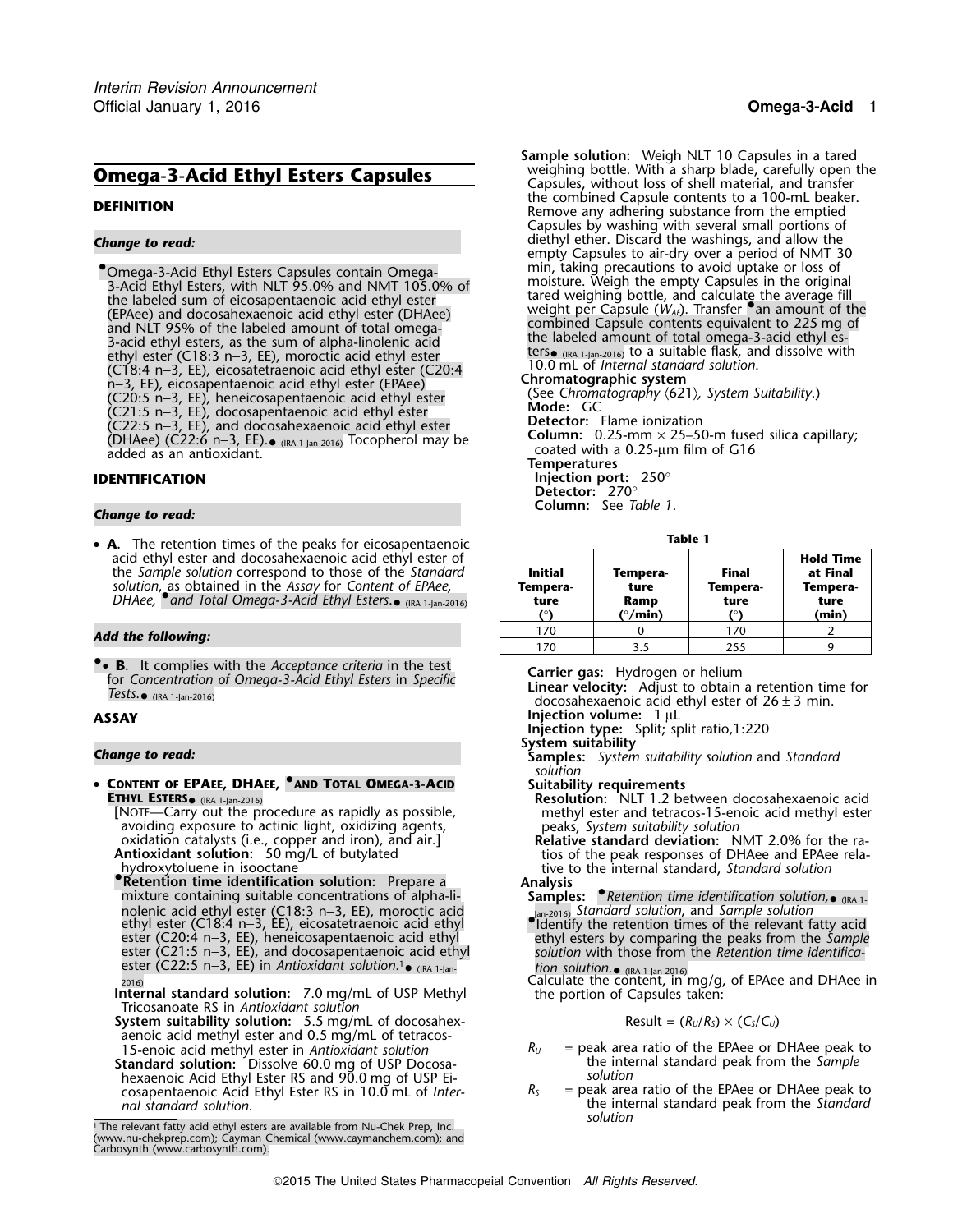- *C<sup>S</sup>* = concentration of USP Eicosapentaenoic Acid tridocosahexaenoin may be obtained from Nu-Chek Ethyl Ester RS or USP Docosahexaenoic Acid<br>Ethyl Ester RS in the Standard solution
- (mg/mL) tents in tetrahydrofuran<br>*C<sub>U</sub>* = **•**nominal<sub>•(IRA 1-lan-2016) concentration of **•**the **Sample solution 2:** [No</sub> total omega-3-acid ethyl esters in•

$$
Result = (EPAee + DHAee) \times W_{AF} \times (100/L)
$$

- 
- 
- 
- 

$$
Result = {r_{FAn-3ee} \times [(EPaee + DHAee)/(r_{EPaee} + r_{DHAee})] +}
$$

$$
EPAee + DHAee \times W_{AF} \times (100/L)
$$

- *Than-3e* = sum of the peak areas of alpha-linolenic acid (See *Chomiography* (621), *System Suitability*, exactle ethyl ester (C18:3 n-3, EE), morocic acid and the exactle and the exactle and the exactle and the set (C20
- 
- 
- 
- 
- 
- 

- **UNIFORMITY OF DOSAGE UNITS** 〈**905**〉**,** *Weight Variation***:**
- *lution 1*: **DISINTEGRATION** 〈**701**〉
	- **Medium, tier 1:** Water
	- **Medium, tier 2:** Simulated gastric fluid TS<br>Time: 30 min

**Analysis:** Perform the test with water as *Medium, tier 1*.<br>
Repeat the test with simulated gastric fluid TS as *Me*-<br> *In*  $r_i$  = sum of the peak areas with retention times<br>
less than that of the ethyl esters peak<br> *In* 

- **OLIGOMERS**
	-
	- **Mobile phase:** Tetrahydrofuran<br> **System suitability solution:** Monodocosahexaenoin,<br>
	didocosahexaenoin, and tridocosahexaenoin in *Mobile*<br> *Phase*, with concentrations of about 0.5, 0.3, and<br>
	0.2 mg/mL, respectively. [N monodocosahexaenoin, didocosahexaenoin, and

- Ethyl Ester RS in the *Standard solution* **Sample solution 1:** 5.0 mg/mL of the Capsule con-
- Sample solution 2: [NOTE—Use *Sample solution 2* where the results of this test using *Sample solution 1* the *Sample solution* (g/mL) exceed the *Acceptance criteria* due to the presence of •<br>-2016) exceed the *Acceptance criteria* due to the *Capsule con-*. • (IRA 1-Jan-2016) monoglycerides.] Weigh 50 mg of the Capsule con-Calculate the percentage of the labeled sum of EPAee tents into a quartz tube, add 1.5 mL of a 20-g/L solu-<br>Calculate in the portion of Capsules taken: the solution of sodium hydroxide in methanol, cover with nition of sodium hydroxide in methanol, cover with nitrogen, cap tightly with a polytef-lined cap, mix, and heat on a water bath for 7 min. Allow to cool. Add *EPAee* = content of EPAee in the portion of Capsules taken<br>(mg/g) and the portion of Capsules taken<br>DHAee = content of DHAee in the portion of Capsules taken<br>DHAee = content of DHAee in the portion of Capsules taken<br>DHAe *D* phtent of DHAee in the portion of Capsules taken tane, cap, and shake vigorously for NLT 30 s. Immedi-<br>(mg/g) ately add 5 mL of saturated sodium chloride solution,  $W_{AF}$  = average fill weight of the Capsules taken (g)<br>  $L$  = sum of the labeled content of EPAee and DHAee<br>
(mg/Capsule)<br>
Calculate the percentage of the labeled amount of<br>
Calculate the percentage of the labeled amount total omega-3-acid ethyl esters in the portion of the seach of 1 mL of water. Carefully evaporate the solvent<br>Capsules taken: Carefully evaporate the solvent school of the portion of the power of nitrogen, then add 10.0 mL hydrofuran to the residue. Add a small amount of an-<br>hydrous sodium sulfate, and filter.<br>**Chromatographic system**<br>(See Chromatography  $(621)$ , System Suitability.)

- 
- 
- 
- 
- -
	- -
	- -
- 

Capsule<sub>o (IRA 1-Jan-2016)<br> **Samples:** *Sample solution 1* and *Sample solution 2*<br>
Measure the areas of the major peaks.</sub>

**PERFORMANCE TESTS**<br>• **INIEORMITY OF DOSACE LINITS** (905) *Weight Variation*: Calculate the percentage of oligomers in the portion of omega-3-acid ethyl esters taken to prepare *Sample so-lution 1*:

$$
Result = (r_1/r_7) \times 100
$$

**IMPURITIES** Result = (*<sup>r</sup>I*/*<sup>r</sup>T*) ×<sup>100</sup> •

- 
-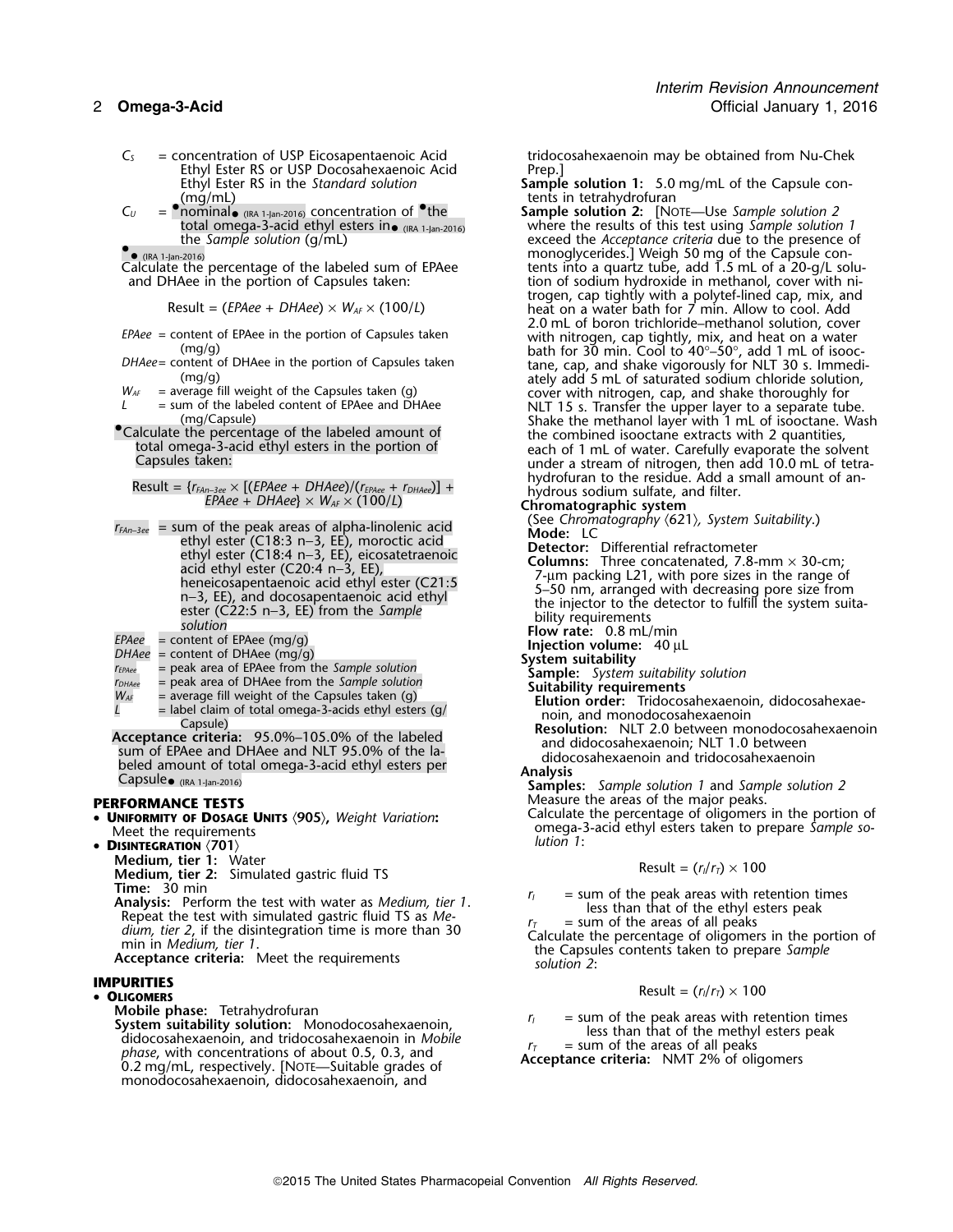# **SPECIFIC TESTS Table 2** *(Continued)*

### *Add the following:*

**• 3-acid ethyl esters .**• **CONCENTRATION OF OMEGA-3-ACID ETHYL ESTERS Antioxidant solution, Retention time identification**  $Solution$ , Internal standard solution, System suitability solution, Standard solution, Sample solution, **Chromatographic system, System suitability, and Analysis:** Proceed as directed in the Assay for Content of EPAee, DHAee, and Total Omega-3-Acid Ethyl Esters.<br>Calculate the concentration, in mg/g, of EPAee and<br>DHAee in the portion of Capsules taken:

$$
Result = (R_U/R_S) \times (C_S/C_U)
$$

- ester (C22:5 n−3, EE), and docosahexaenoic acid ethyl ester (DHAee) the internal standard peak from the *Sample* (C22:6 n−3, EE). *solution*
- $R_s$  = peak area ratio of the EPAee or DHAee peak to  $\bullet$  (IRA 1-Jan-2016) (IRA 1-Jan-2016) the internal standard peak from the *Standard* • **<sup>F</sup>ATS AND FIXED OILS** 〈**401**〉**,** *Acid Value*
- 
- 3-acid ethyl esters in the *Sample solution* (g/ **<sup>F</sup>ATS AND FIXED OILS** 〈**401**〉**,** *Anisidine Value***:** NMT 25 mL) • **<sup>F</sup>ATS AND FIXED OILS** 〈**401**〉**,** *Peroxide Value***:** NMT 10

Calculate the concentration, in mg/g, of total omega- mEq/kg 3-acids ethyl esters in the portion of Capsules taken: • **<sup>A</sup>BSORBANCE**

$$
Result = r_{FAn-3ee} \times [(EPAee + DHAee)/(r_{EPAee} + r_{DHAee})] +
$$
  
 
$$
EPAee + DHAee
$$

- $r_{FAn-3ee}$  = sum of the peak areas of alpha-linolenic acid<br>
ethyl ester (C18:3 n-3, EE), moroctic acid<br>
ethyl ester (C18:4 n-3, EE), eicosatetraenoic<br>
acid ethyl ester (C20:4 n-3, EE),<br>
heneicosapentaenoic acid ethyl<br>
n-3 Fractic Computation Castle Computer (C21:5 **MICROBIAL ENUMERATION TESTS (61):** NMT 10<sup>3</sup> cfu/g for<br>
n-3, EE), and docosapentaenoic acid ethyl<br>
solution<br>
FPAee = content of EPAee (mq/q)<br>
FRAEE = content of EPAee (mq/q)
- 
- 
- 
- 
- $r_{DHAee}$  = peak area of DHAee from the *Sample solution*<br> **ACCEPTE ACCEPTE ACCEPTED ACTES**<br>
2. Capsules labeled as containing Omega-3-Acid Ethyl<br>
Esters type A meet *Acceptance Criteria II*.<br>
Esters type A meet *Acceptanc*

|  | lan |  |  |
|--|-----|--|--|
|--|-----|--|--|

|              | <b>Acceptance Criteria I</b> |                    | Acceptance Criteria II<br>(For capsules labeled<br>as containing omega-<br>3-acid ethyl esters<br>type A) |                    |  |
|--------------|------------------------------|--------------------|-----------------------------------------------------------------------------------------------------------|--------------------|--|
| Name         | <b>NLT</b>                   | NMT                | NLT<br>NMT                                                                                                |                    |  |
| <b>EPAee</b> | 430 mg/g                     | 495 mg/g           | $365 \text{ mg/q}$                                                                                        | 435 mg/g           |  |
| <b>JHAee</b> | $347 \text{ mg/q}$           | $403 \text{ mg/q}$ | 290 mg/g                                                                                                  | $360 \text{ mg/q}$ |  |

<sup>a</sup> Sum of alpha-linolenic acid ethyl ester (C18:3 n−3, EE), moroctic acid ethyl ester (C18:4 n−3, EE), eicosatetraenoic acid ethyl ester (C20:4 n−3,<br>EE), eicosapentaenoic acid ethyl ester (EPAee) (C20:5 n−3, EE), heneicosa-<br>pentaenoic acid ethyl ester (C21:5 n−3, EE), docosapentaenoic acid ethy ester (C22:5 n−3, EE), and docosahexaenoic acid ethyl ester (DHAee) (C22:6 n−3, EE).

| Table 2 (Continued |
|--------------------|
|                    |

|                                                        |                    | <b>Acceptance Criteria I</b> | Acceptance Criteria II<br>(For capsules labeled<br>as containing omega-<br>3-acid ethyl esters<br>type A) |            |  |
|--------------------------------------------------------|--------------------|------------------------------|-----------------------------------------------------------------------------------------------------------|------------|--|
| Name                                                   | <b>NLT</b>         | <b>NMT</b>                   | NLT                                                                                                       | <b>NMT</b> |  |
| $EPAee +$<br><b>DHAee</b>                              | $800 \text{ mg/q}$ | $880$ mg/g                   | 700 mg/g                                                                                                  | 749 mg/g   |  |
| Total<br>omega-3-<br>acid ethyl<br>esters <sup>a</sup> | 90% (w/<br>w       |                              | 78% (w/                                                                                                   |            |  |

 ${\sf Result} = (R_U/R_S) \times (C_S/C_U)$  . The sum of alpha-linolenic acid ethyl ester (C18:3 n–3, EE), moroctic acid ethyl ester (C18:3 n–3, EE), moroctic acid ethyl ester (C20:4 n–3, EE), eicosatetraenoic acid ethyl ester (C20:4 n–3, ethy EE), eicosapentaenoic acid ethyl ester (EPAee) (C20:5 n−3, EE), heneicosa-<br>Peak area ratio of the EPAee or DHAee peak to pentaenoic acid ethyl ester (C21:5 n−3, EE), docosapentaenoic acid ethyl

 $C_s$  = concentration of USP Eicosapentaenoic Acid<br>
Ethyl Ester RS or USP Docosahexaenoic Acid<br>
Ethyl Ester RS or USP Docosahexaenoic Acid<br>
Ethyl Ester RS in the *Standard solution*<br>
Ethyl Ester RS in the *Standard solutio* 

- 
- 
- 

**Sample solution:** Transfer 300 mg, accurately<br>weighed, to a 50-mL volumetric flask. Dissolve in and<br>dilute immediately with isooctane to volume. Pipet<br>2.0 mL into a 50-mL volumetric flask, and dilute with

- 
- *EPARE* = Content of EPARE (mg/g)<br> *DHAee* = content of DHAee (mg/g)<br>  $T_{EPaee}$  = peak area of EPAee from the *Sample solution*<br>  $T_{DHAee}$  = peak area of DHAee from the *Sample solution*<br>  $T_{DHAee}$  = peak area of DHAee fro